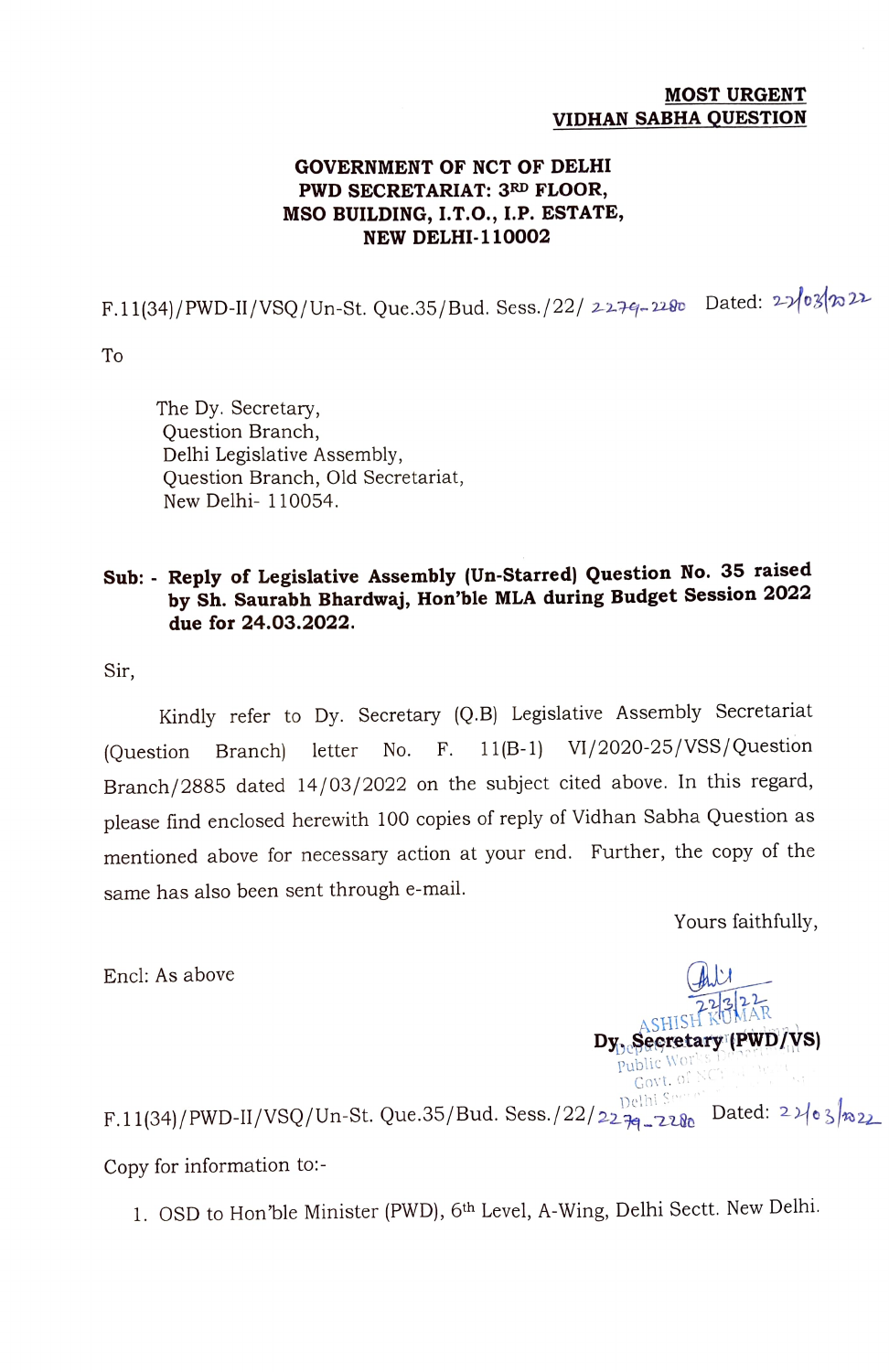## विभाग का नामः लोक निर्माण विभाग, दिल्ली सरकार विभाग का पताः तीसरा तल, ए-विंग, एम.एस.ओ बिल्डिंग, आई.टी.ओ. इन्द्रप्रस्थ संपदा, नई दिल्ली-110002

अतारांकित प्रश्न संख्याः 35 दिनांकः 24.03.2022 प्रश्नकर्ता का नामः श्री सौरभ भारद्वाज क्या उपमुख्यमंत्री/मंत्री, लोक निर्माण विभाग यह बताने की कृपा करेंगें किः

| क्र0सं0 | प्रश्न                                                                                                                                                                               |                                                                                                                                                                                                                                                                                                                                                                                                                                                                                                                                                                                                                 |
|---------|--------------------------------------------------------------------------------------------------------------------------------------------------------------------------------------|-----------------------------------------------------------------------------------------------------------------------------------------------------------------------------------------------------------------------------------------------------------------------------------------------------------------------------------------------------------------------------------------------------------------------------------------------------------------------------------------------------------------------------------------------------------------------------------------------------------------|
|         |                                                                                                                                                                                      | उत्तर                                                                                                                                                                                                                                                                                                                                                                                                                                                                                                                                                                                                           |
| क)      | ग्रेटर कैलाश निर्वाचन क्षेत्र में पीडब्ल्यूडी<br>सड़कों के रखरखाव से संबंधित सभी<br>अनुबंधों का विवरण प्रदान करे, अनुबंधों<br>की प्रति प्रदान करें:                                  | कार्यों की सूची संलग्न अनुलग्नक– <b>A</b> है।                                                                                                                                                                                                                                                                                                                                                                                                                                                                                                                                                                   |
| ख)      | उन सभी सड़कों का विवरण प्रदान करें<br>जिन्हें ग्रेटर कैलाश निर्वाचन क्षेत्र में फिर<br>से<br>बनाने की आवश्यकता है, उनकी निविदा<br>की स्थिति प्रदान करे;                              | 1. BRT- Strengthening & General upkeeping.<br>2. Raja Dheer Sain Marg- patch repair, Plastering of<br>Toe wall.<br>3. Kalka Devi Marg- Develompent of Island for<br>beautification and channelizing the traffic and<br>miscellaneous painting work.<br>4.  हंसराज गुप्ता मार्ग का सुदृढीकरण<br>लिंक रोड़ ( बी0आर0टी0 से हंसराज गुप्ता मार्ग) का सुदृढीकरण।<br>5.<br>6. बी-76 से बी-111 का सुदृढीकरण<br>7. एम-ब्लॉक रोड़ ग्रेटर कैलाश-2 का सुदृढीकरण<br>8. विपिन चन्द्र पाल मार्ग का सुदृढीकरण<br>9. गुरूद्वारा रोड़ का सुदृढीकरण<br>10. ई0पी0डी0पी0 रोड़ का सुदृढीकरण<br>11. डी0डी0ए0 मार्केट रोड़ का सुदृढीकरण |
| ग)      | ग्रेटर कैलाश निर्वाचन क्षेत्र में पीडब्ल्यूडी<br>की उन सड़कों की सूची प्रदान करें<br>जिनमें अंधेरा रहता है;                                                                          | सभी सड़कों पर स्ट्रीट लाईट लगी हुई है। अतः कहीं भी अंधेरा नहीं रहता<br>है ।                                                                                                                                                                                                                                                                                                                                                                                                                                                                                                                                     |
| घ)      | हंसराज गुप्ता रोड, बीआरटी रोड, विपिन<br>चंद्रपाल रोड, राजा धीर सेन मार्ग, एस<br>बेंड<br>रोड पर एलईडी स्ट्रीट लाइट लगाने के<br>लिए पीडब्ल्यूडी की योजना बताएं; और                     | हंसराज गुप्ता मार्ग पर LED लगाने का कार्य पूरा हो चुका है। BRT रोड़<br>पर LED लगाने का कार्य 90 प्रतिशत पूरा हो गया है। शेष के लिए निविदा<br>तैयार कर दी गई है। विपिन चन्द्र पाल मार्ग, राजा धीरसेन मार्ग, एस बैंड<br>रोड़ के लिए Smart LED Fittings लगाने की योजना विचाराधीन है।                                                                                                                                                                                                                                                                                                                               |
| હ.)     | बावजूद रामजी लाल परिसर के पास<br>कालका पब्लिक स्कूल पीडब्ल्यूडी रोड<br>पर अतिक्रमण क्यों नहीं हटाया जा रहा<br>करें,<br>संबंधित<br>विवरण<br>प्रदान<br>है.<br>अधिकारियों के नाम बताएं? | स्थानीय विधायक द्वारा कई शिकायतों के अतिक्रमण हटाने हेतु समय-समय पर कमिश्नर, एस0डी0एम0सी0 को पत्र<br>लिखे जाते रहे हैं।                                                                                                                                                                                                                                                                                                                                                                                                                                                                                         |

यह उत्तर माननीय मंत्री लोक निर्माण विभाग की स्वीकृति से जारी किया गया है।